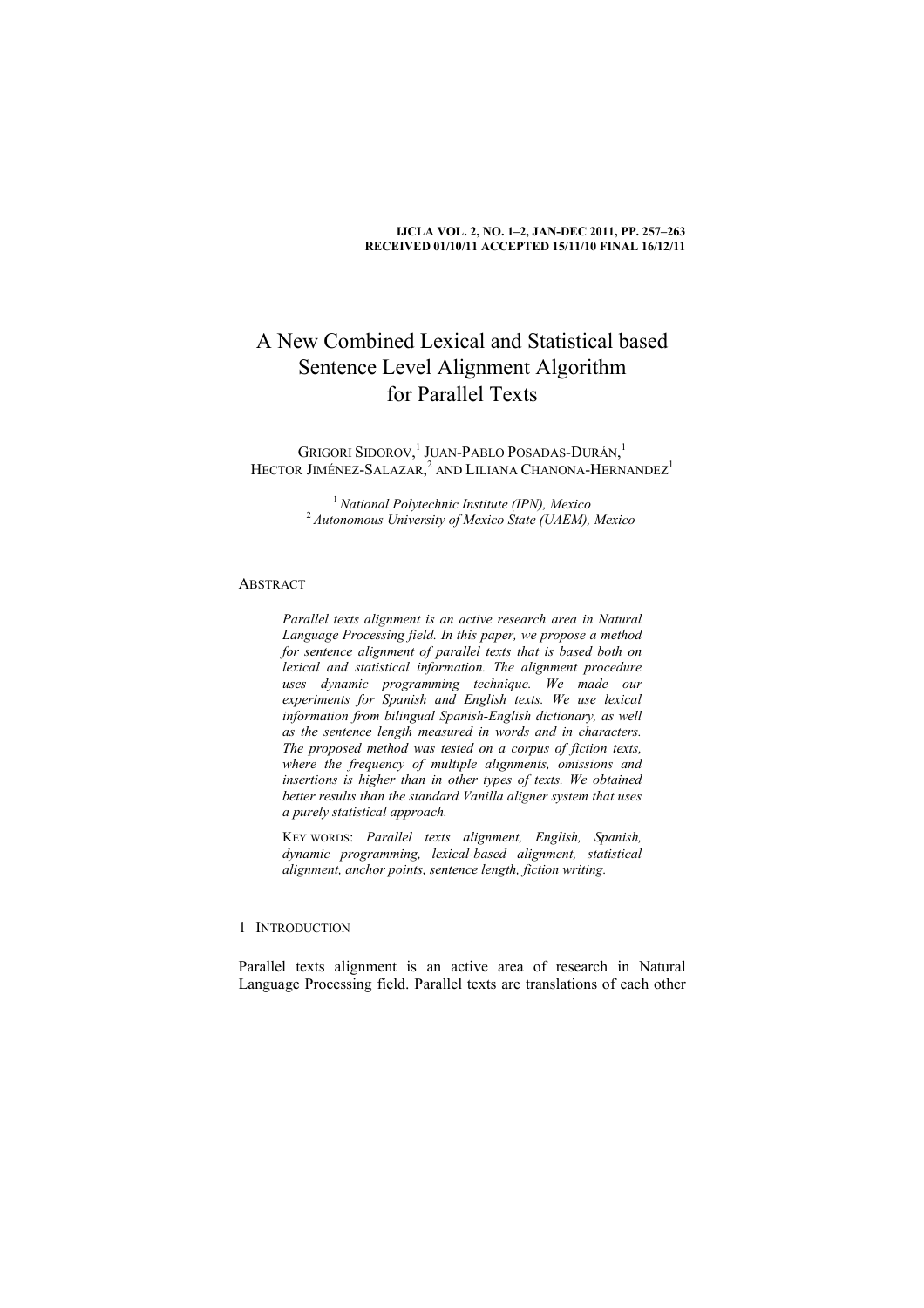in different languages. The works in this area started at wide scale in 1990s [1, 2, 4, 7, 8]. Some modern ideas of optimization, for example, with genetic algorithms [5], and the task of alignment of more challenging types of texts (like fiction) [6] maintain the interest to this topic.

The usefulness of the aligned parallel texts is related to the fact that they explicitly contain the relationship between the elements in a text in one language and elements of the same text translated into another language, thus, allowing performing of numerous tasks that can exploit the knowledge of the alignment. For example, alignments are useful for machine learning and automatic extraction of information for various purposes, such as statistical machine translation, bilingual word sense disambiguation, etc.

In this work, we propose a method for sentence alignment in parallel texts. We tested it for Spanish and English language pair, though the algorithm is language-independent. It is based on both lexical and statistical information and uses dynamic programming framework [6]. The lexical information is contained in a bilingual dictionary, while statistical information is obtained from the sentence lengths like in [4] measured both in words and in characters.

The proposed method was tested on a corpus of fiction texts. Note that fiction texts are much more difficult case for alignment: the frequency of multiple alignments, omissions and insertions is higher than in texts of other types, like technical or law texts.

We obtained precision about 96%. We compared our results with the results obtained by the Vanilla aligner system [3] for the same corpus. Note that Vanilla uses a purely statistical approach. Vanilla obtained precision about 92%.

The developed method is superior in cases of multiple alignments, omissions and insertions. The results that we obtained show that the use of lexical information contained in a bilingual dictionary combined with statistical information allows developing of the robust method for sentence alignment in fiction texts, which gives better results than purely statistical methods.

The paper is organized as follows. First we describe the alignment algorithm, then we present the corpus used in the experiments and after this present and discuss the obtained results, finally, conclusions are drawn.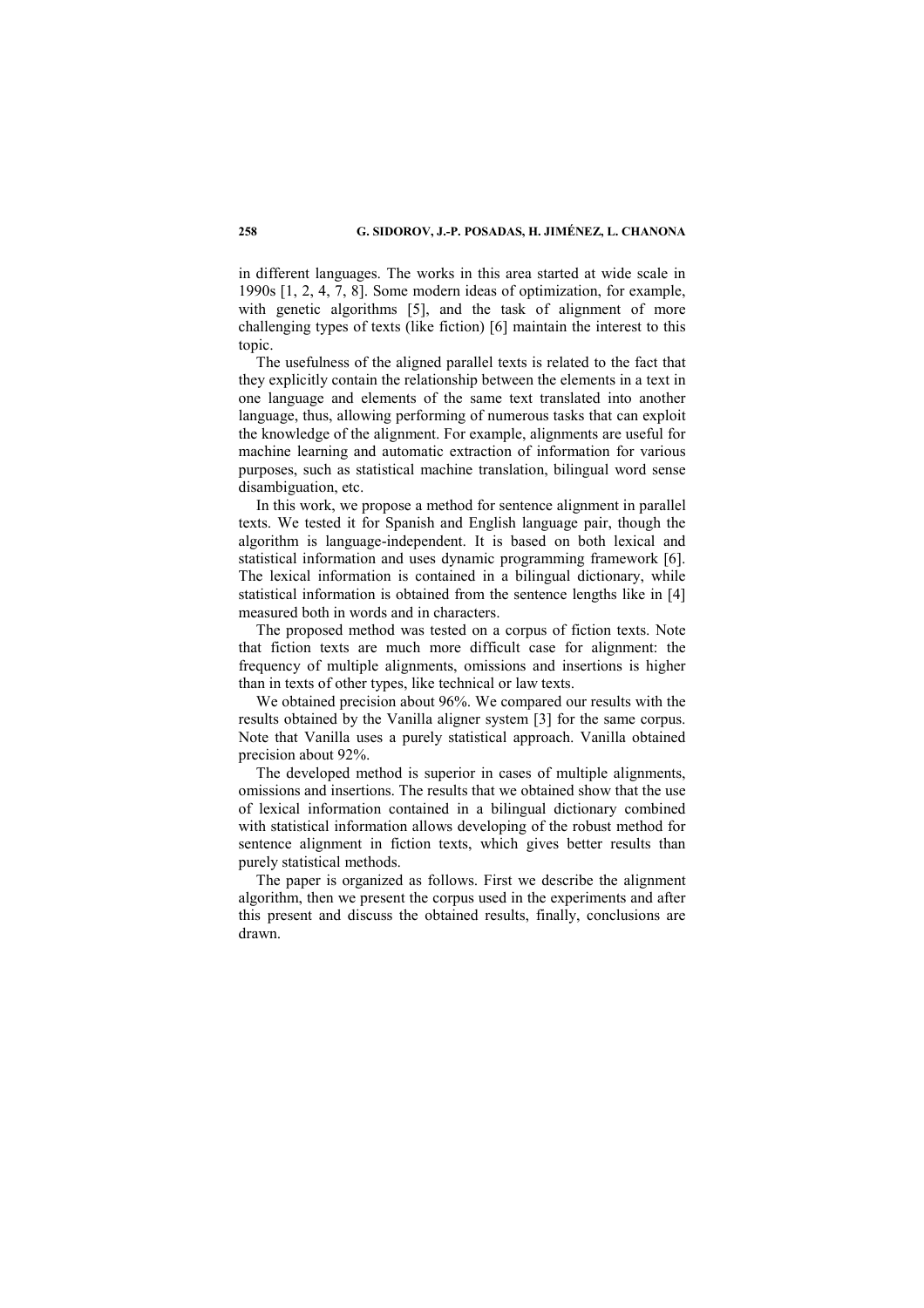#### 2 PROPOSED ALGORITHM

In the task of sentence alignment, we need to find the correspondences of sentences in one text and the sentences of its translation. This correspondence is not trivial because some sentences can be omitted and some sentences can be translated by two or more sentences. The task of sentence level alignment is well-known and intuitively clear, we send the reader for details to the works [4, 6].

We use dynamic programming approach to find the best alignment for all sentences in a pair of texts [4, 6]. Note that this approach implies continuity, i.e., if we found an alignment of a sentence, then no posterior sentence can be aligned before the already existing alignment.

In this approach, we assign scores to every possible pair of aligned sentences. The final score of the alignment is the sum of the scores of each sentence pair that constitutes this alignment.

For weighting the similarity, we use the concept of *significant elements* that are words of open POS classes: nouns, verbs, adjectives, adverbs, and also proper names, abbreviations, signs of admiration, signs of interrogation, and numbers.

We use the following equation for calculating the similarity between sentences. In fact, this function is dissimilarity, i.e., penalization, but penalization is "inverse" function to similarity. Thus, the lower this value, the better is the similarity of the sentences.

> *Similarity*  $(S_S; S_T) = DictionaryDiff(S_S; S_T) +$ *SignificantElementsDiff*  $(S_S; S_T)$  + (1) *CharLengthDiff* (*SS; ST*)

where  $S_S$  is a source sentence,  $S_T$  is a target sentence, the value *SignificantElementsDiff*  $(S_S; S_T)$  is the absolute value of the difference of number of significant elements, and *CharLengthDiff (SS; ST)* obtains the absolute value of the difference of numbers of characters in two sentences, and *DictionaryDiff* is calculated as follows.

DictionaryDiff 
$$
(S_S; S_T)
$$
 = SignificantElements  $(S_S)$  +

\nSignificantElements  $(S_T)$  -

\n $2 \times Translations(S_S; S_T)$ 

 (2)

Thus, *DictionaryDiff*  $(S_S; S_T)$  is the number of significant elements that are not mutual translations. In our experiments, we used Vox dictionary available on the Web.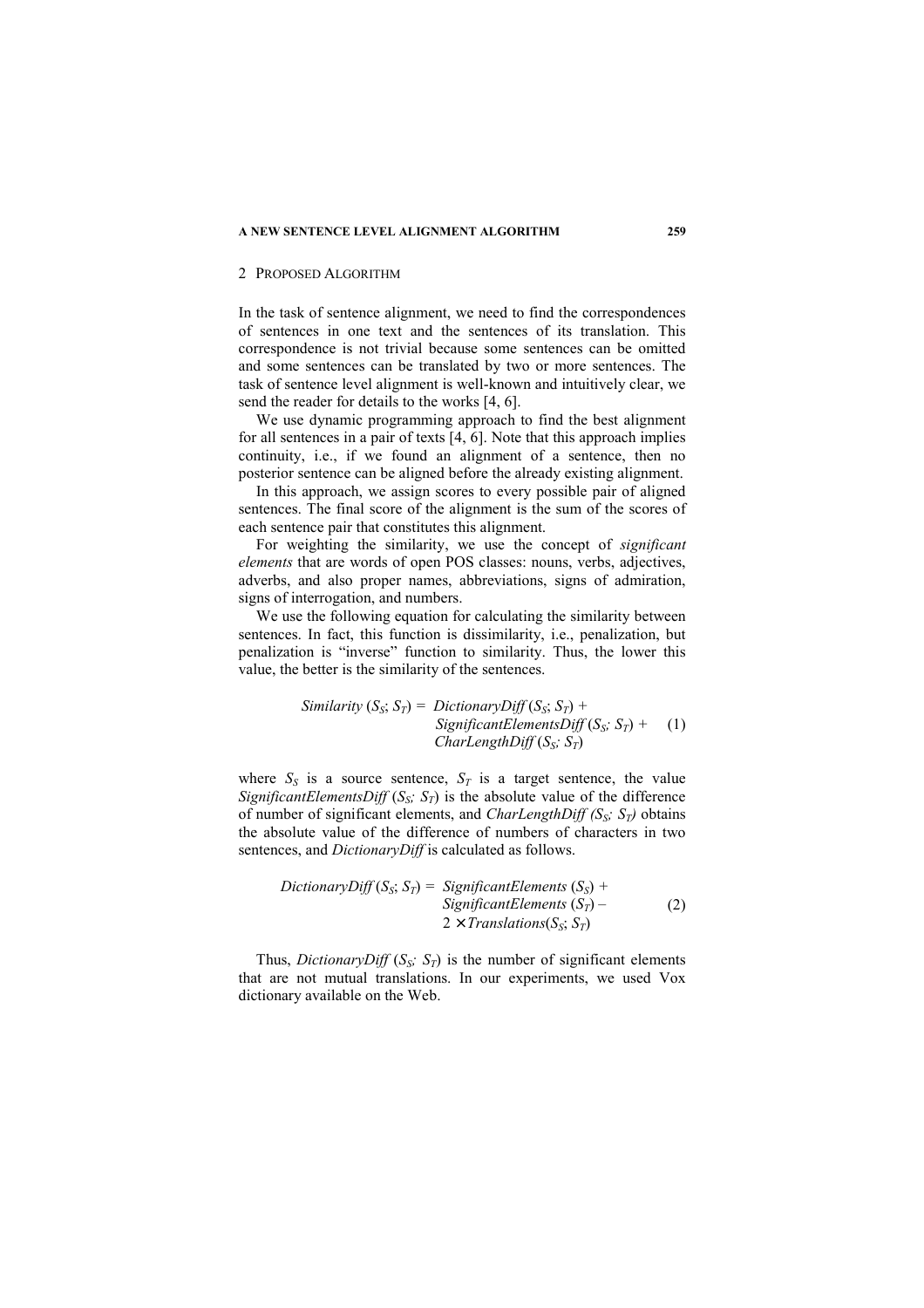#### **260 G. SIDOROV, J.-P. POSADAS, H. JIMÉNEZ, L. CHANONA**



**Fig. 1.** Text representation using XML scheme.

In addition, we use anchor points as a constraints in the alignment, i.e., the alignment is possible only between established anchor points.

We used XML scheme of representation of the text, see Fig. 1. Traditional preprocessing with morphological normalization was performed.

#### 3 CORPUS DESCRIPTION

We used the following corpus for our experiments: Four chapters of "Adventures of Sherlock Holmes" by A. Conan Doyle and two chapters of "Turn of the screw" by Henry James. The text by A. Conan-Doyle contains 2,558 sentences in English and 2,267 sentences in Spanish. The text by Henry James contains 361 sentences in English and 363 sentences in Spanish. Corpus characteristics related to number of different types of alignments are presented in Table 1.

Manual alignment was performed for these texts, thus, representing the golden standard for the evaluation.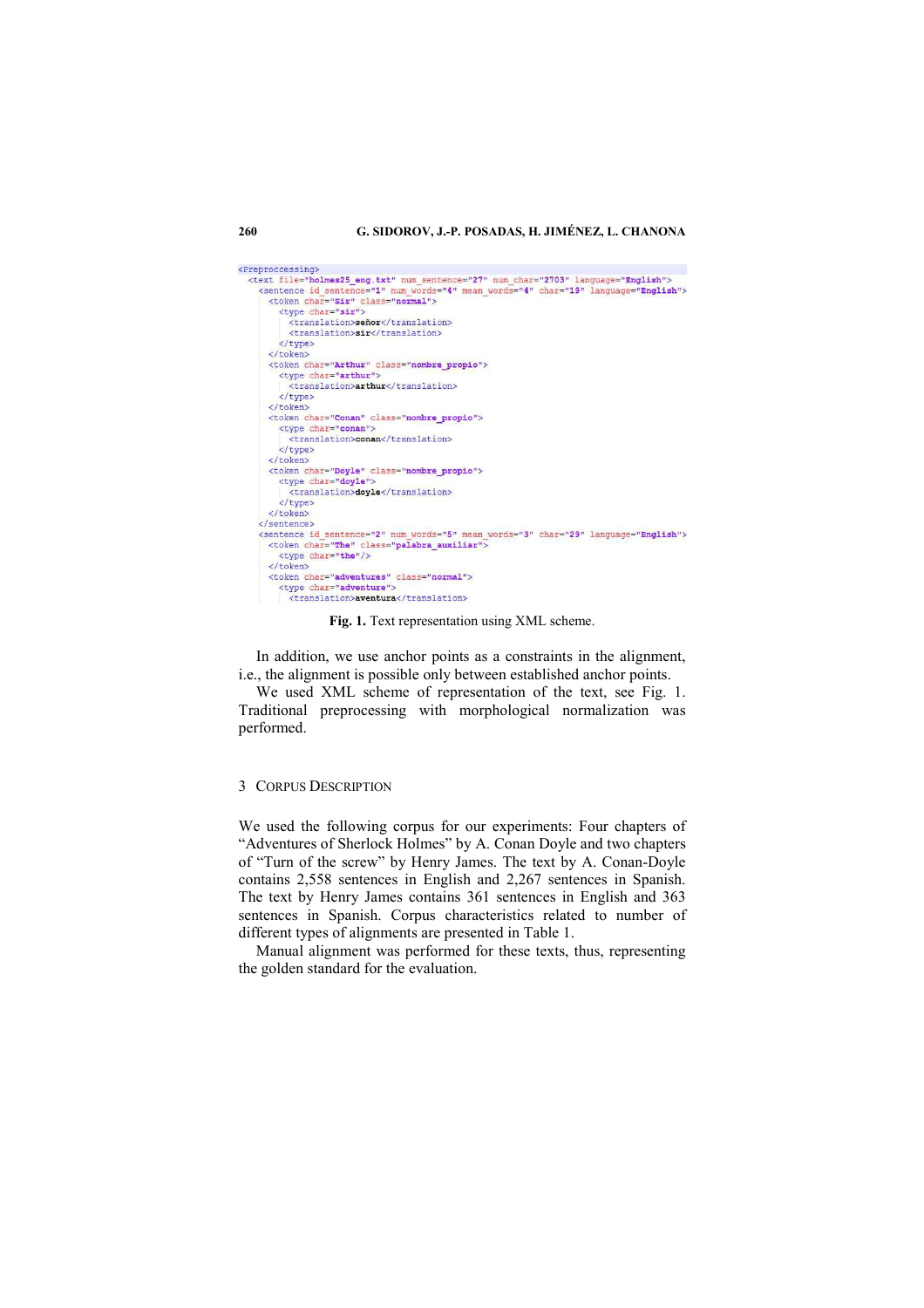|     | Alignment type A. Conan-Doyle H. James |     |
|-----|----------------------------------------|-----|
| 1:1 | 2,061                                  | 300 |
| 1:2 | 65                                     | 12  |
| 2:1 | 64                                     |     |
| 2:2 |                                        |     |
| 3:1 |                                        |     |
| 1:3 | 2                                      |     |
| 1:0 | 11                                     |     |
| 0:1 |                                        |     |

**Table 1.** Corpus characteristics: numbers of different types of alignments.

### 4 OBTAINED RESULTS AND DISCUSSION

We compared on the developed corpus our method and Vanilla aligner. Vanilla aligner [3] is based on the work of Gale and Church [4] and takes into consideration the following alignment types between sentences 1:1, 1:0, 0:1, 1:2, 2:1 and 2:2. The system uses the same input as our system, i.e., the text is splitted into sentences in the same way. It is purely statistical method based on lengths of sentences and dynamic programming.

We measure the precision of both methods as the percentage of correctly aligned sentences as compared to the golden standard. We used complete evaluation, i.e., if only a part of a multiple alignment is correct, we do not consider such alignment as the correct one.

The results of comparison of our algorithm with Vanilla aligner for the texts of Henry James and A. Conan-Doyle are presented in Table 2.

|                    | Henry James | A. Conan-Doyle |
|--------------------|-------------|----------------|
| Vanilla aligner    | 93.01%      | 90.66%         |
| Proposed algorithm | 96.78%      | 95.62%         |

**Table 2.** Comparison of the results.

The reasons of errors of our method are related with two major phenomena. The first one is that the word cannot be found in the bilingual dictionary, either due to incompleteness of the morphological analysis system, or due to the incompleteness of the bilingual dictionary itself.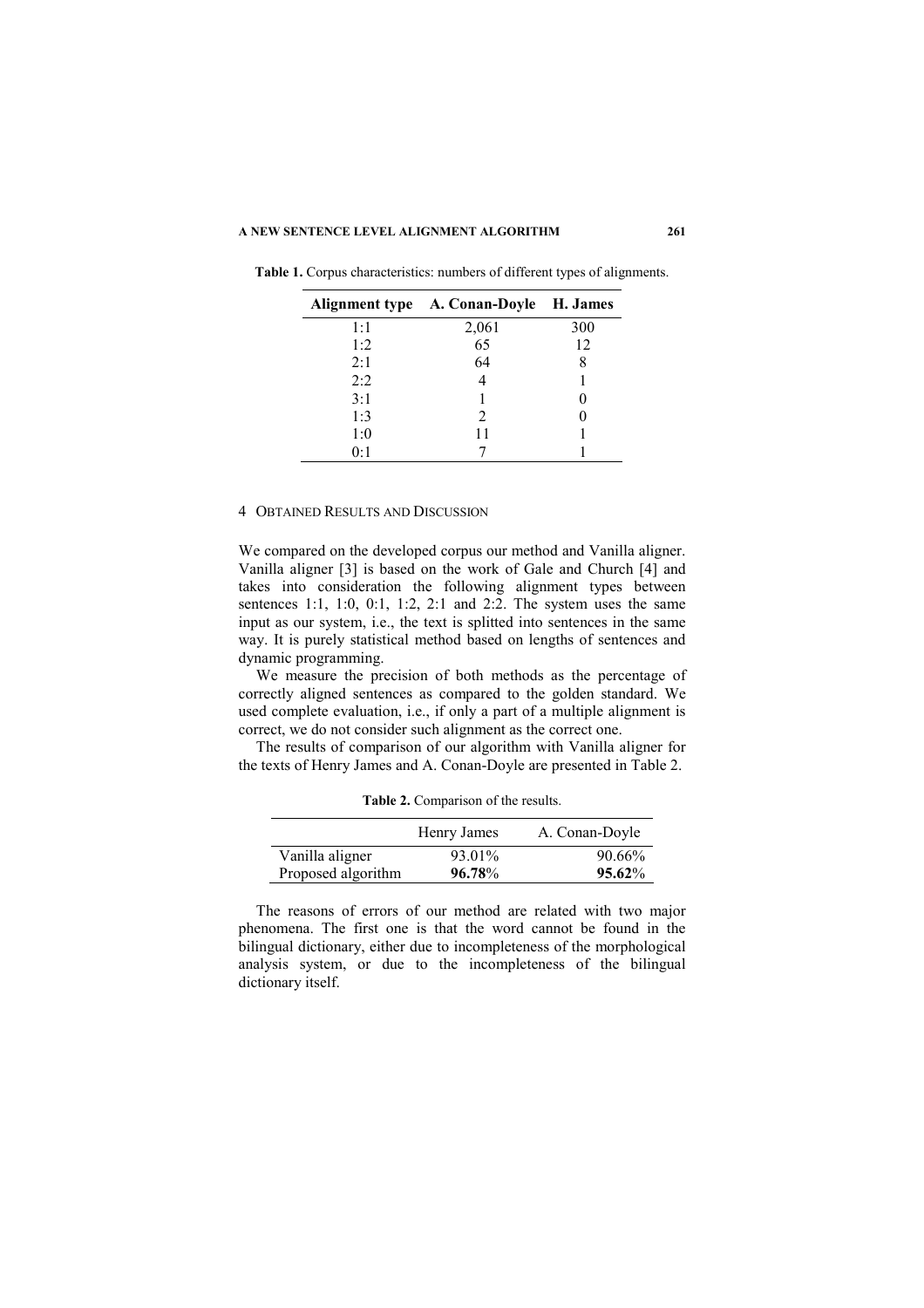The other reason is related to idiomatic expressions, like "*Oh, dear*" that is translated as "*Válgame Díos*" (lit. "*God help me*)".

## 5 CONCLUSIONS

The aim of this work was to propose an alignment algorithm that is based on combination of lexical information obtained from a bilingual dictionary and traditional statistical information related to sentence lengths.

We tested it for a special type of parallel texts that constitutes more complicated case of alignment, namely, fiction texts. Our hypothesis was that for these texts statistical aligner will make mistakes that can be corrected using lexical information.

We conducted our experiments on a relatively large corpus of fragments of works of A. Conan-Doyle and Henry James in Spanish and in English.

We obtained better results than the base line Vanilla aligner software. Our precision was about 96%, while Vanilla aligner obtained about 92%. The difference is due to better performance of our method for cases of one to many alignments, insertions and omissions.

ACKNOWLEDGEMENTS**.** Work done under partial support of Mexican Government (CONACYT projects 50206-H and 83270, SNI), Government of Mexico City (project PICCO10-120), European project 269180 WIQ-EI, project "Answer Validation through Textual Entailment" CONACYT-DST (India), and National Polytechnic Institute, Mexico (projects SIP 20111146, 20113295; PIFI, COFAA).

### **REFERENCES**

- 1. Brown, P., Lai, J., Mercer, R.: Aligning sentences in parallel corpora. In: Proceedings 29ht Annual Meeting of the ACL, 1991, pp. 169−176.
- 2. Chen, S.F.: Aligning sentences in bilingual corpora using lexical information. In: Proceedings of ACL-93, 1993, pp. 9−16.
- 3. Danielsson, P., Riddings, D.: Practical presentation of a Vanilla aligner. In: TELRI Workshop in Alignment and Exploitation of Texts, 1994, pp.  $1-2$